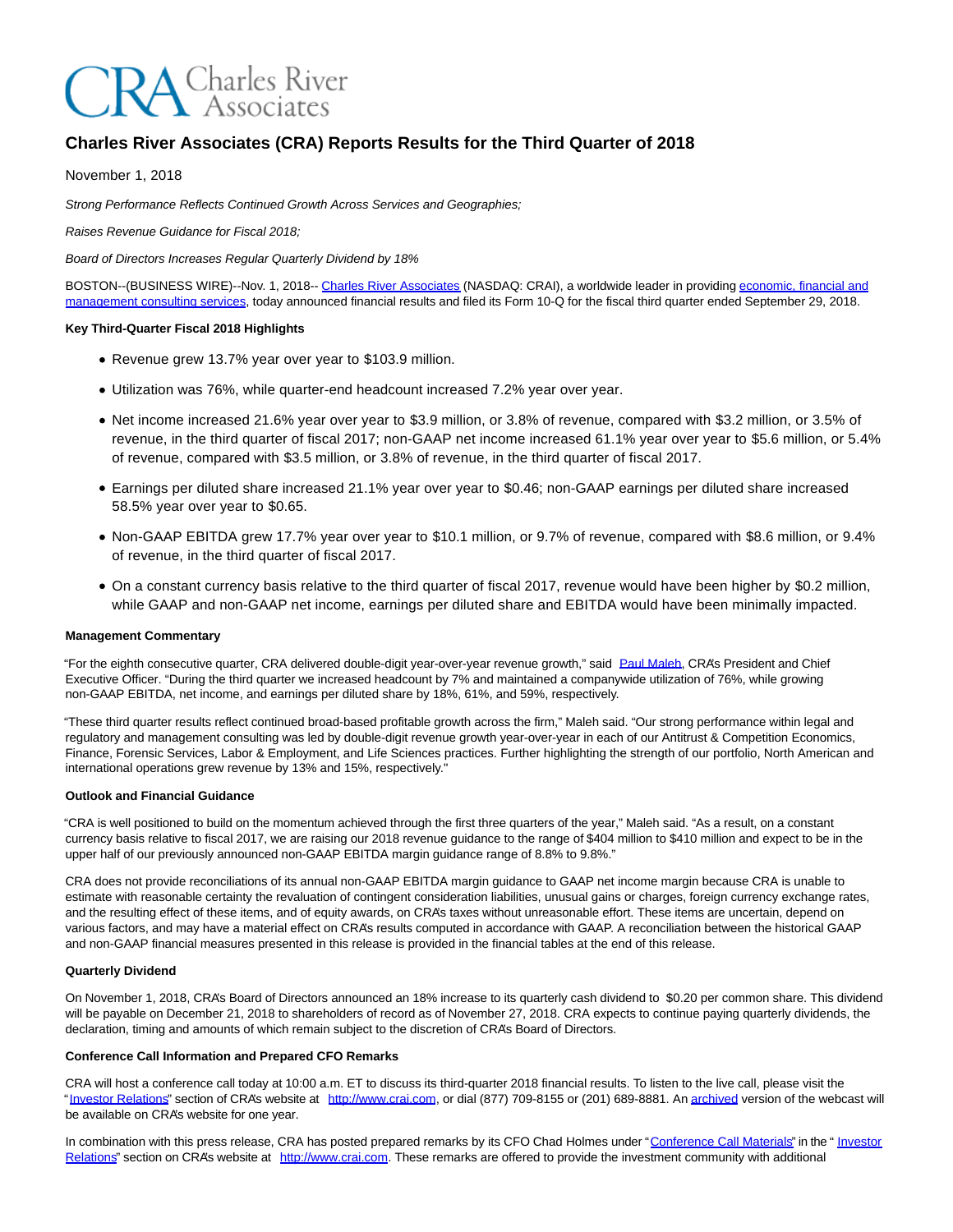background on CRA's financial results prior to the start of the conference call.

#### **About Charles River Associates (CRA)**

Charles River Associates® is a global consulting firm specializing i[n economic, financial, and management consulting services.](http://cts.businesswire.com/ct/CT?id=smartlink&url=http%3A%2F%2Fwww.crai.com%2F&esheet=51892164&newsitemid=20181101005536&lan=en-US&anchor=economic%2C+financial%2C+and+management+consulting+services&index=10&md5=8110b01f8cb9e74f88f1f6b39cbb3d50) CRA advises clients on economic and financial matters pertaining to litigation and regulatory proceedings, and guides corporations through critical business strategy and performance-related issues. Since 1965, clients have engaged CRA for its unique combination of functional expertise and industry knowledge, and for its objective solutions to complex problems. Headquartered in Boston, CRA has offices throughout the world. Detailed information about Charles River Associates, a registered trade name of CRA International, Inc., is available a[t www.crai.com.](http://cts.businesswire.com/ct/CT?id=smartlink&url=http%3A%2F%2Fwww.crai.com&esheet=51892164&newsitemid=20181101005536&lan=en-US&anchor=www.crai.com&index=11&md5=1c60697412f777acc701175d426b2136) Follow us o[n LinkedIn,](http://cts.businesswire.com/ct/CT?id=smartlink&url=https%3A%2F%2Fwww.linkedin.com%2Fcompany%2Fcharles-river-associates&esheet=51892164&newsitemid=20181101005536&lan=en-US&anchor=LinkedIn&index=12&md5=0e6eb001f11e68bab3ee6031cf6d0eb5) [Twitter,](http://cts.businesswire.com/ct/CT?id=smartlink&url=https%3A%2F%2Ftwitter.com%2FNews_CRA&esheet=51892164&newsitemid=20181101005536&lan=en-US&anchor=Twitter&index=13&md5=28021069c9f0510b9188a52d048c67b4) an[d Facebook.](http://cts.businesswire.com/ct/CT?id=smartlink&url=https%3A%2F%2Fwww.facebook.com%2FCharlesRiverAssociates&esheet=51892164&newsitemid=20181101005536&lan=en-US&anchor=Facebook&index=14&md5=8c165f4d5fa6f485975e538d66052861)

#### **NON-GAAP FINANCIAL MEASURES**

In this release, CRA has supplemented the presentation of its financial results calculated in accordance with U.S. generally accepted accounting principles or "GAAP" with financial measures that were not calculated in accordance with GAAP. CRA believes that the non-GAAP financial measures described in this press release are important to management and investors because these measures supplement the understanding of CRA's ongoing operating results and financial condition. In addition, these non-GAAP measures are used by CRA in its budgeting process, and the non-GAAP adjustments described below are made to the performance measures for some of CRA's performance-based compensation.

The adjustments made to the financial measures identified in this release as "non-GAAP" are as follows: for the third quarter of fiscal 2018, the adjustments exclude non-cash amounts relating principally to valuation changes in contingent consideration; for the year-to-date period ending September 29, 2018, the adjustments exclude non-cash amounts relating principally to valuation changes in contingent consideration, net costs related to a lease recapture, and additional transition effects in connection with the Tax Cuts and Jobs Act; for the third quarter of fiscal 2017, the adjustments exclude activity related to CRA's GNU123 Liquidating Corporation subsidiary ("GNU"), which sold substantially all of its assets in April 2016, and non-cash amounts relating principally to valuation changes in contingent consideration; and for the year-to-date period ended September 30, 2017, the adjustments exclude activity related to GNU and non-cash amounts relating principally to impairments on certain intangible assets and valuation changes in contingent consideration. This release also presents certain current fiscal period financial measures on a "constant currency" basis in order to isolate the effect that foreign currency exchange rate fluctuations can have on CRA's financial results. These constant currency measures are determined by recalculating the current fiscal period local currency financial measure using the specified corresponding prior fiscal period's foreign exchange rates. Finally, this release also presents the non-GAAP financial metric EBITDA.

All of the non-GAAP financial measures referred to above should be considered in conjunction with, and not as a substitute for, the GAAP financial information presented in this release. EBITDA and the financial measures identified in this release as "non-GAAP" are reconciled to their GAAP comparable measures in the financial tables appended to the end of this press release. In evaluating these non-GAAP financial measures, note that the non-GAAP financial measures used by CRA may be calculated differently from, and therefore may not be comparable to, similarly titled measures used by other companies.

#### **SAFE HARBOR STATEMENT**

Statements in this press release concerning our future business, operating results and financial condition, including those concerning guidance on future revenue and non-GAAP EBITDA margin, the continuation of or building on any trend or momentum, our expectations regarding the payment of any future quarterly dividends, and statements using the terms "looking ahead," "outlook," "expect," or similar expressions, are "forward-looking" statements as defined in Section 21 of the Exchange Act. These statements are based upon our current expectations and various underlying assumptions. Although we believe there is a reasonable basis for these statements and assumptions, and these statements are expressed in good faith, these statements are subject to a number of additional factors and uncertainties. Our actual revenue and non-GAAP EBITDA margin in fiscal 2018 on a constant currency basis relative to fiscal 2017 could differ materially from the guidance presented herein, and our actual performance and results may differ materially from the performance and results contained in or implied by the other forward-looking statements made herein, due to many important factors. These factors include, but are not limited to, the possibility that the demand for our services may decline as a result of changes in general and industry specific economic conditions; the timing of engagements for our services; the effects of competitive services and pricing; our ability to attract and retain key employee or non-employee experts; the inability to integrate and utilize existing consultants and personnel; the decline or reduction in project work or activity; global economic conditions including less stable political and economic environments; foreign currency exchange rate fluctuations; unanticipated expenses and liabilities; risks inherent in international operations; changes in tax law or accounting standards, rules, and regulations; our ability to collect on forgivable loans should any become due; and professional and other legal liability or settlements. Additional risks and uncertainties are discussed in our periodic filings with the Securities and Exchange Commission under the heading "Risk Factors." The inclusion of such forward-looking information should not be regarded as our representation that the future events, plans, or expectations contemplated will be achieved. We undertake no obligation to update any forward-looking statements after the date of this press release, and we do not intend to do so.

#### **CRA INTERNATIONAL, INC.**

**UNAUDITED CONDENSED CONSOLIDATED STATEMENTS OF OPERATIONS INCLUDING A RECONCILIATION TO NON-GAAP RESULTS FOR THE QUARTER ENDED SEPTEMBER 29, 2018 COMPARED TO THE QUARTER ENDED SEPTEMBER 30, 2017 (In thousands, except per share data)**

|          |                               |                                        | Quarter Ended September 29, 2018 |                                   |                                     |                    |                                                | Quarter Ended September 30, 2017        |                                   |                                            |  |  |
|----------|-------------------------------|----------------------------------------|----------------------------------|-----------------------------------|-------------------------------------|--------------------|------------------------------------------------|-----------------------------------------|-----------------------------------|--------------------------------------------|--|--|
|          |                               |                                        | <b>Adjustments</b>               |                                   |                                     | <b>Adjustments</b> |                                                |                                         |                                   |                                            |  |  |
|          | <b>GAAP</b><br><b>Results</b> | <b>GAAP</b><br>% of<br><b>Revenues</b> | to<br><b>GAAP</b><br>Results (1) | <b>Non-GAAP</b><br><b>Results</b> | <b>Non-GAAP</b><br>% of<br>Revenues | <b>GAAP</b>        | <b>GAAP</b><br>% of<br><b>Results Revenues</b> | to<br><b>GAAP</b><br><b>Results</b> (2) | <b>Non-GAAP</b><br><b>Results</b> | <b>Non-GAAP</b><br>% of<br><b>Revenues</b> |  |  |
| Revenues | \$103.871                     | 100.0%                                 | $\overline{\phantom{a}}$         | \$103.871                         |                                     | 100.0% \$91,325    | 100.0%                                         | $\blacksquare$                          | \$91.325                          | 100.0%                                     |  |  |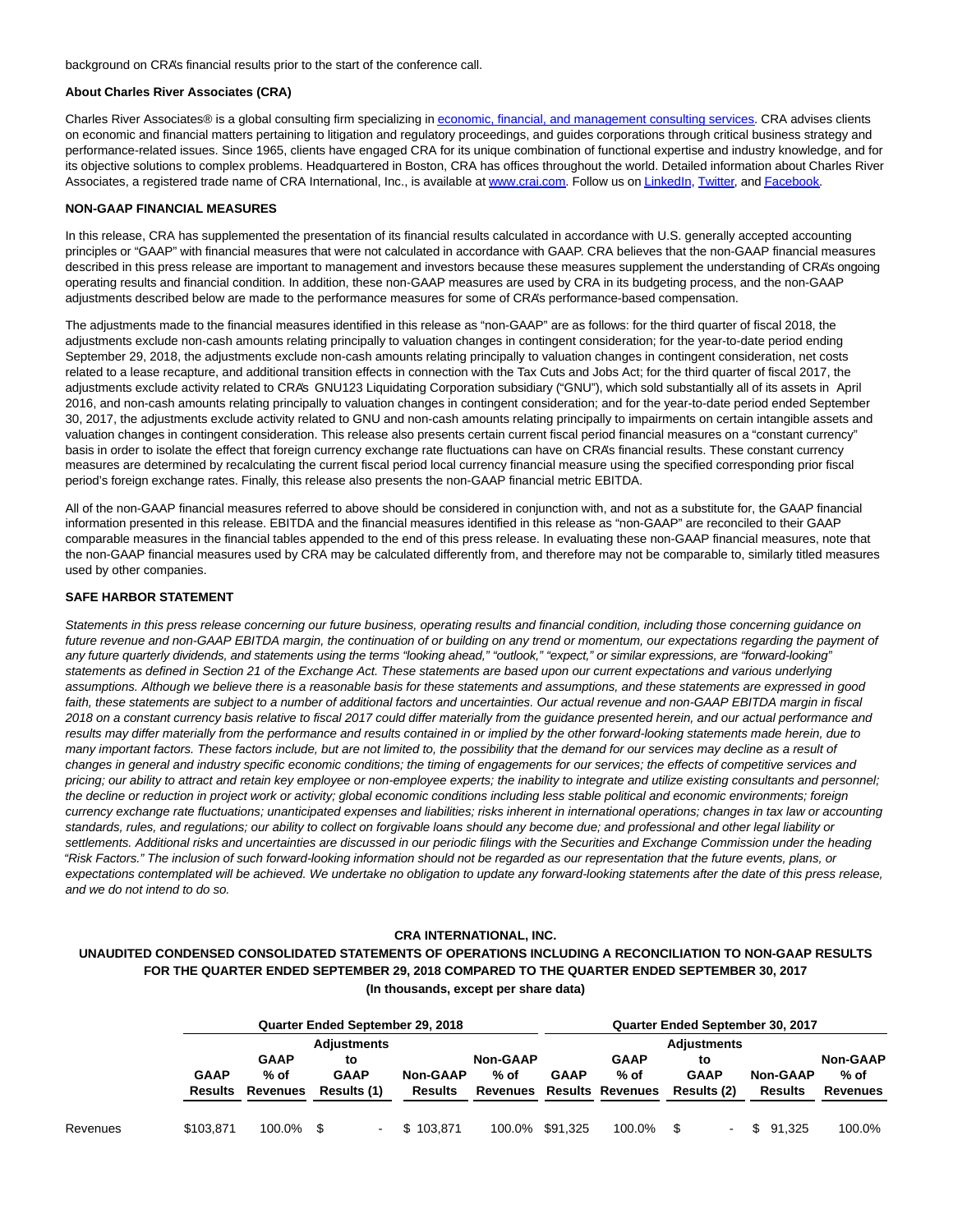| Cost of services<br>(exclusive of                                                  |             |         |               |             |         |            |         |             |             |         |
|------------------------------------------------------------------------------------|-------------|---------|---------------|-------------|---------|------------|---------|-------------|-------------|---------|
| depreciation and<br>amortization)                                                  | 73,717      | 71.0%   | 2,273         | 71,444      | 68.8%   | 62,422     | 68.4%   | 429         | 61,993      | 67.9%   |
| Selling, general and                                                               |             |         |               |             |         |            |         |             |             |         |
| administrative<br>expenses                                                         | 22,293      | 21.5%   |               | 22,293      | 21.5%   | 20,803     | 22.8%   | 26          | 20,777      | 22.8%   |
| Depreciation and                                                                   |             |         |               |             |         |            |         |             |             |         |
| amortization                                                                       | 2,636       | 2.5%    |               | 2,636       | 2.5%    | 2,453      | 2.7%    |             | 2,453       | 2.7%    |
| Income (loss) from<br>operations                                                   | 5,225       | 5.0%    | (2, 273)      | 7,498       | 7.2%    | 5,647      | 6.2%    | (455)       | 6,102       | 6.7%    |
| Interest and other<br>income (expense),                                            | (286)       | $-0.3%$ |               | (286)       | $-0.3%$ |            | $-0.1%$ |             |             | $-0.1%$ |
| net<br>Income (loss)<br>before provision for<br>income taxes and<br>noncontrolling |             |         |               |             |         | (112)      |         |             | (112)       |         |
| interest                                                                           | 4,939       | 4.8%    | (2, 273)      | 7,212       | 6.9%    | 5,535      | 6.1%    | (455)       | 5,990       | 6.6%    |
| Provision for income<br>taxes                                                      | 1,031       | 1.0%    | (607)         | 1,638       | 1.6%    | 2,310      | 2.5%    | (221)       | 2,531       | 2.8%    |
| Net income (loss)                                                                  | 3,908       | 3.8%    | (1,666)       | 5,574       | 5.4%    | 3,225      | 3.5%    | (234)       | 3,459       | 3.8%    |
| Net (income) loss<br>attributable to<br>noncontrolling<br>interests, net of tax    |             | 0.0%    |               |             | 0.0%    | (11)       | 0.0%    | (11)        |             | 0.0%    |
| Net income (loss)                                                                  |             |         |               |             |         |            |         |             |             |         |
| attributable to CRA<br>International, Inc.                                         | 3,908<br>\$ | 3.8%    | \$<br>(1,666) | 5,574<br>\$ | 5.4%    | \$3,214    | 3.5%    | \$<br>(245) | \$<br>3,459 | 3.8%    |
| Net Income per<br>share attributable to<br>CRA International,<br>Inc.              |             |         |               |             |         |            |         |             |             |         |
| <b>Basic</b>                                                                       | \$<br>0.48  |         |               | \$<br>0.69  |         | \$<br>0.39 |         |             | \$<br>0.42  |         |
| <b>Diluted</b>                                                                     | \$<br>0.46  |         |               | \$<br>0.65  |         | 0.38<br>\$ |         |             | \$<br>0.41  |         |
| Weighted average<br>number of shares<br>outstanding:                               |             |         |               |             |         |            |         |             |             |         |
| <b>Basic</b>                                                                       | 8,048       |         |               | 8,048       |         | 8,149      |         |             | 8,149       |         |
| <b>Diluted</b>                                                                     | 8.548       |         |               | 8,548       |         | 8.353      |         |             | 8,353       |         |

(1) These adjustments exclude non-cash amounts relating principally to valuation changes in contingent consideration.

(2) These adjustments exclude activity related to CRA's GNU123 Liquidating Corporation subsidiary, which sold substantially all of its assets in April 2016, and non-cash amounts relating principally to valuation changes in contingent consideration.

## **CRA INTERNATIONAL, INC.**

### **UNAUDITED CONDENSED CONSOLIDATED STATEMENTS OF OPERATIONS INCLUDING A RECONCILIATION TO NON-GAAP RESULTS FOR THE YEAR-TO-DATE PERIOD ENDED SEPTEMBER 29, 2018 COMPARED TO THE YEAR-TO-DATE PERIOD ENDED SEPTEMBER 30, 2017**

**(In thousands, except per share data)**

|          |                               |                                        | Year-to-Date Period Ended September 29, 2018 |                                   |                                            |                        |                                   | Year-to-Date Period Ended September 30, 2017 |                                   |                                            |  |  |
|----------|-------------------------------|----------------------------------------|----------------------------------------------|-----------------------------------|--------------------------------------------|------------------------|-----------------------------------|----------------------------------------------|-----------------------------------|--------------------------------------------|--|--|
|          |                               |                                        | Adjustments                                  |                                   |                                            | <b>Adjustments</b>     |                                   |                                              |                                   |                                            |  |  |
|          | <b>GAAP</b><br><b>Results</b> | <b>GAAP</b><br>% of<br><b>Revenues</b> | to<br><b>GAAP</b><br>Results (1)             | <b>Non-GAAP</b><br><b>Results</b> | <b>Non-GAAP</b><br>% of<br><b>Revenues</b> | <b>GAAP</b><br>Results | <b>GAAP</b><br>$%$ of<br>Revenues | to<br><b>GAAP</b><br><b>Results</b> (2)      | <b>Non-GAAP</b><br><b>Results</b> | <b>Non-GAAP</b><br>% of<br><b>Revenues</b> |  |  |
| Revenues | \$308.885                     | 100.0%                                 |                                              | \$308,885                         | 100.0%                                     | \$273,059              | 100.0%                            |                                              | \$273,059                         | 100.0%                                     |  |  |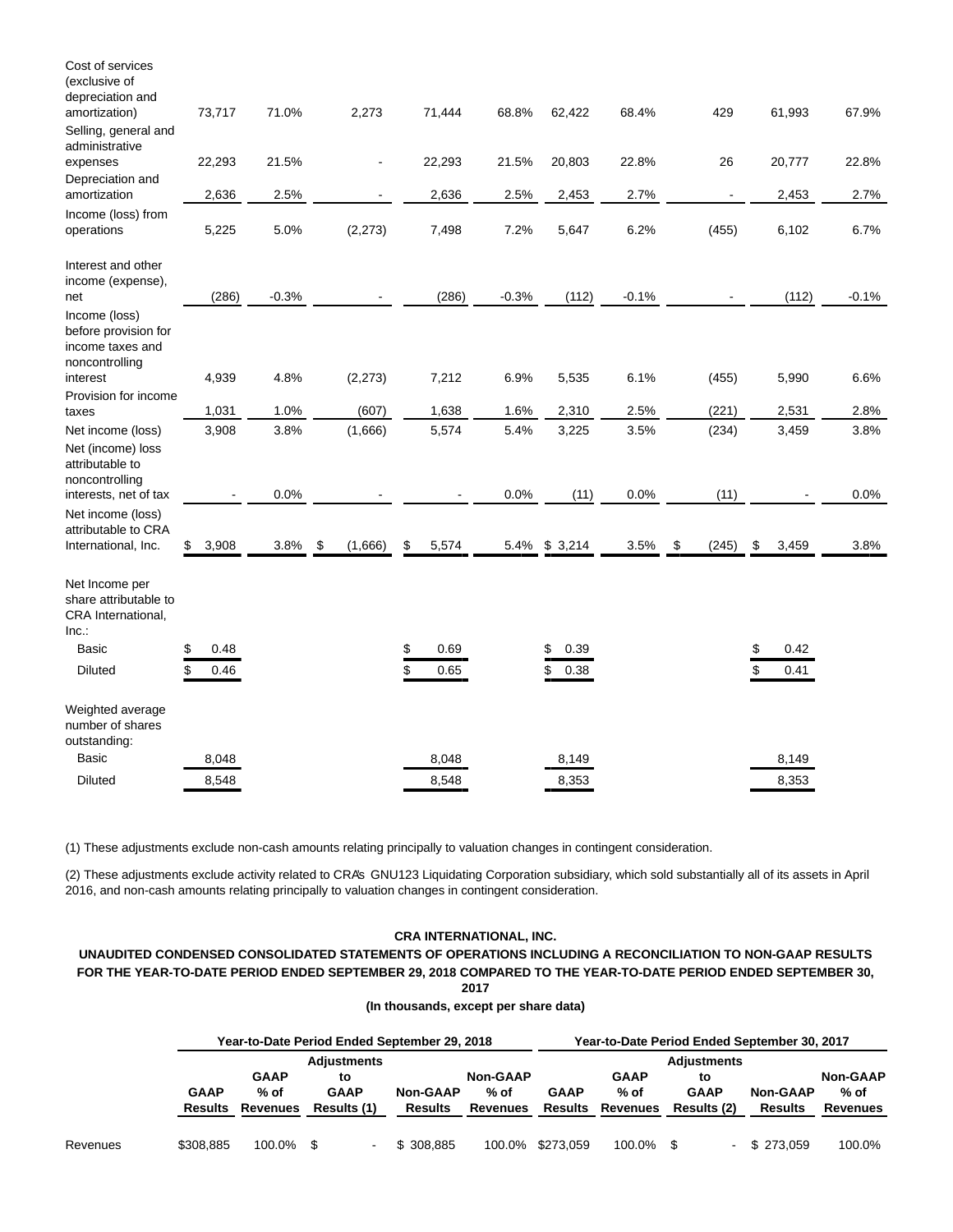| Cost of services<br>(exclusive of<br>depreciation and                              |            |         |               |              |         |             |         |             |              |         |
|------------------------------------------------------------------------------------|------------|---------|---------------|--------------|---------|-------------|---------|-------------|--------------|---------|
| amortization)<br>Selling, general                                                  | 212,813    | 68.9%   | 427           | 212,386      | 68.8%   | 190,223     | 69.7%   | 726         | 189,497      | 69.4%   |
| and administrative                                                                 |            |         |               |              |         |             |         |             |              |         |
| expenses                                                                           | 67,682     | 21.9%   | 555           | 67,127       | 21.7%   | 59,778      | 21.9%   | 640         | 59,138       | 21.7%   |
| Depreciation and<br>amortization                                                   | 7,300      | 2.4%    |               | 7,300        | 2.4%    | 6,652       | 2.4%    |             | 6,652        | 2.4%    |
| Income (loss) from<br>operations                                                   | 21,090     | 6.8%    | (982)         | 22,072       | 7.1%    | 16,406      | 6.0%    | (1, 366)    | 17,772       | 6.5%    |
| Interest and other<br>income (expense),                                            | (488)      | $-0.2%$ |               | (488)        | $-0.2%$ | (344)       | $-0.1%$ | 250         | (594)        | $-0.2%$ |
| net<br>Income (loss)<br>before provision for<br>income taxes and<br>noncontrolling |            |         |               |              |         |             |         |             |              |         |
| interest                                                                           | 20,602     | 6.7%    | (982)         | 21,584       | 7.0%    | 16,062      | 5.9%    | (1, 116)    | 17,178       | 6.3%    |
| Provision for<br>income taxes                                                      | 4,969      | 1.6%    | 26            | 4,943        | 1.6%    | 6,100       | 2.2%    | (604)       | 6,704        | 2.5%    |
| Net income (loss)                                                                  | 15,633     | 5.1%    | (1,008)       | 16,641       | 5.4%    | 9,962       | 3.6%    | (512)       | 10,474       | 3.8%    |
| Net (income) loss<br>attributable to<br>noncontrolling                             |            |         |               |              |         |             |         |             |              |         |
| interests, net of tax                                                              |            | 0.0%    |               |              | 0.0%    | (82)        | 0.0%    | (82)        |              | 0.0%    |
| Net income (loss)<br>attributable to CRA<br>International, Inc.                    | \$15,633   | 5.1%    | \$<br>(1,008) | 16,641<br>\$ | 5.4%    | \$<br>9,880 | 3.6%    | \$<br>(594) | \$<br>10,474 | 3.8%    |
| Net Income per<br>share attributable<br>to CRA<br>International, Inc.:             |            |         |               |              |         |             |         |             |              |         |
| <b>Basic</b>                                                                       | \$<br>1.91 |         |               | \$<br>2.03   |         | \$<br>1.18  |         |             | \$<br>1.25   |         |
| Diluted                                                                            | \$<br>1.81 |         |               | \$<br>1.92   |         | \$<br>1.15  |         |             | 1.22<br>\$   |         |
| Weighted average<br>number of shares<br>outstanding:                               |            |         |               |              |         |             |         |             |              |         |
| <b>Basic</b>                                                                       | 8,129      |         |               | 8,129        |         | 8,332       |         |             | 8,332        |         |
| <b>Diluted</b>                                                                     | 8,615      |         |               | 8.615        |         | 8,530       |         |             | 8,530        |         |

(1) These adjustments exclude non-cash amounts relating principally to valuation changes in contingent consideration, net costs related to a lease recapture, and additional transition effects in connection with the Tax Cuts and Jobs Act.

(2) These adjustments exclude activity related to CRA's GNU123 Liquidating Corporation subsidiary, which sold substantially all of its assets in April 2016, and non-cash amounts relating principally to impairments on certain intangible assets and valuation changes in contingent consideration.

## **CRA INTERNATIONAL, INC.**

#### **UNAUDITED NON-GAAP EBITDA AND RECONCILIATION TO NET INCOME**

# **FOR THE FISCAL QUARTER AND YEAR-TO-DATE PERIODS ENDED SEPTEMBER 29, 2018 COMPARED TO THE FISCAL QUARTER AND YEAR-TO-DATE PERIODS ENDED SEPTEMBER 30, 2017**

# **(In thousands)**

|          |             |                                        | Quarter Ended September 29, 2018 |                 |                                     |                  |                                 | Quarter Ended September 30, 2017 |                 |                                     |  |  |
|----------|-------------|----------------------------------------|----------------------------------|-----------------|-------------------------------------|------------------|---------------------------------|----------------------------------|-----------------|-------------------------------------|--|--|
|          |             |                                        | <b>Adjustments</b>               |                 |                                     |                  | <b>Adjustments</b>              |                                  |                 |                                     |  |  |
|          | <b>GAAP</b> | <b>GAAP</b><br>% of<br><b>Revenues</b> | to<br><b>GAAP</b><br>Results (1) | <b>Non-GAAP</b> | <b>Non-GAAP</b><br>% of<br>Revenues | <b>GAAP</b>      | <b>GAAP</b><br>% of<br>Revenues | to<br><b>GAAP</b><br>Results (3) | <b>Non-GAAP</b> | <b>Non-GAAP</b><br>% of<br>Revenues |  |  |
| Revenues | \$103.871   | 100.0% \$                              |                                  | 103.871         |                                     | 100.0% \$ 91,325 | 100.0%                          |                                  | 91.325          | 100.0%                              |  |  |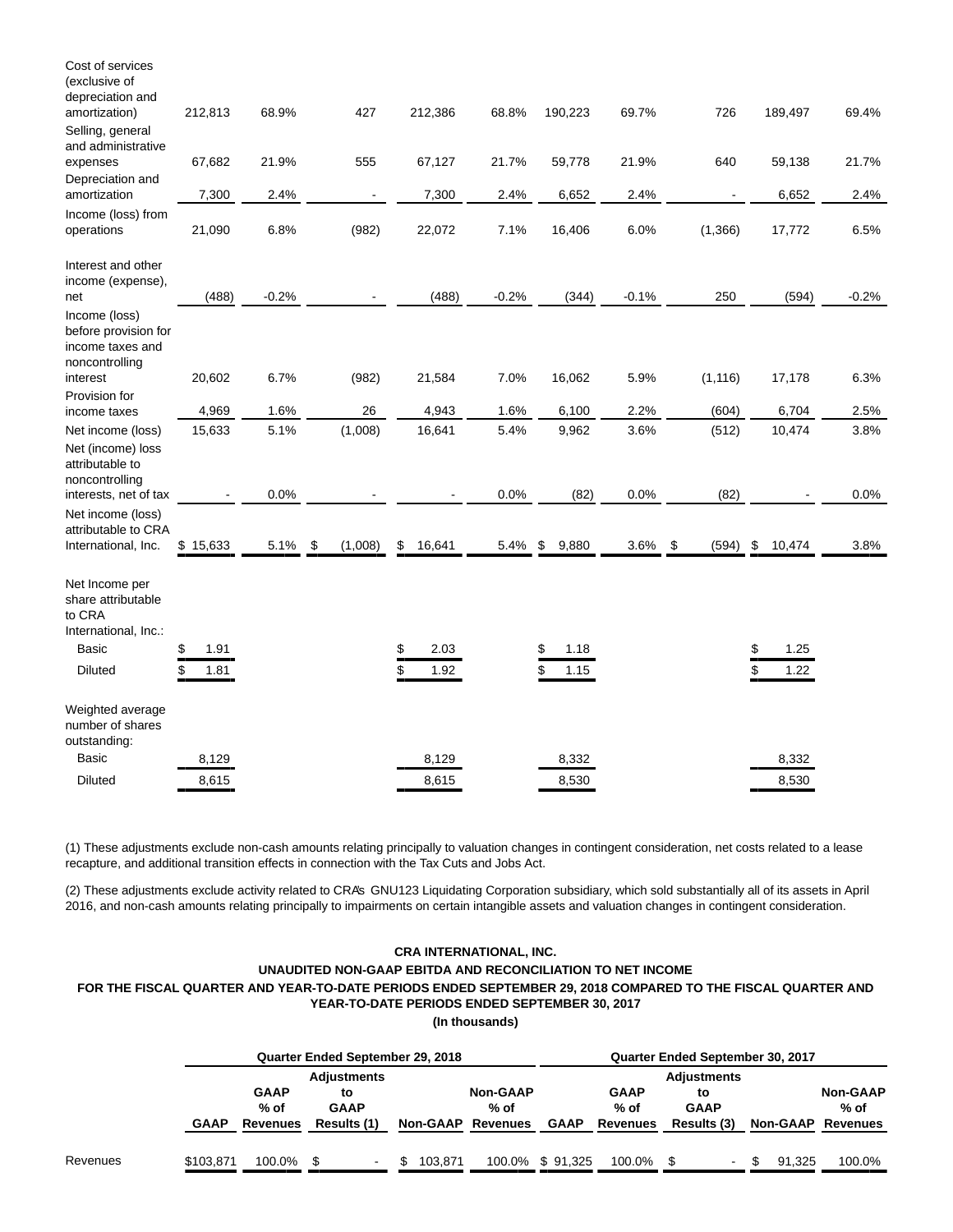| Net income (loss)<br>attributable to CRA               |     |                          |         |                |     |        |         |    |       |         |             |             |         |
|--------------------------------------------------------|-----|--------------------------|---------|----------------|-----|--------|---------|----|-------|---------|-------------|-------------|---------|
| International, Inc.                                    | \$  | 3,908                    | 3.8%    | \$<br>(1,666)  | \$  | 5,574  | 5.4%    | \$ | 3,214 | 3.5%    | \$<br>(245) | \$<br>3,459 | 3.8%    |
| Net income (loss)<br>attributable to<br>noncontrolling |     |                          |         |                |     |        |         |    |       |         |             |             |         |
| interests, net of tax                                  |     | $\overline{\phantom{a}}$ | $0.0\%$ |                |     |        | $0.0\%$ |    | 11    | $0.0\%$ | 11          |             | $0.0\%$ |
| Net income (loss)                                      |     | 3,908                    | 3.8%    | (1,666)        |     | 5,574  | 5.4%    |    | 3,225 | 3.5%    | (234)       | 3,459       | 3.8%    |
| Interest expense,                                      |     |                          |         |                |     |        |         |    |       |         |             |             |         |
| net                                                    |     | 222                      | 0.2%    | ۰              |     | 222    | 0.2%    |    | 116   | 0.1%    |             | 116         | 0.1%    |
| Provision for income                                   |     |                          |         |                |     |        |         |    |       |         |             |             |         |
| taxes                                                  |     | 1.031                    | 1.0%    | (607)          |     | 1,638  | 1.6%    |    | 2,310 | 2.5%    | (221)       | 2,531       | 2.8%    |
| Depreciation and                                       |     |                          |         |                |     |        |         |    |       |         |             |             |         |
| amortization                                           |     | 2,636                    | 2.5%    | ٠              |     | 2,636  | 2.5%    |    | 2,453 | 2.7%    |             | 2,453       | 2.7%    |
| <b>EBITDA</b>                                          | \$. | 7,797                    | 7.5%    | \$<br>(2, 273) | \$. | 10,070 | 9.7%    | S  | 8,104 | 8.9%    | \$<br>(455) | \$<br>8,559 | 9.4%    |

|                                                                                                                           |               |                                          | Year-to-Date Period Ended September 29, 2018           | Year-to-Date Period Ended September 30, 2017 |                                              |                   |                                                  |    |                                         |    |                 |                                              |
|---------------------------------------------------------------------------------------------------------------------------|---------------|------------------------------------------|--------------------------------------------------------|----------------------------------------------|----------------------------------------------|-------------------|--------------------------------------------------|----|-----------------------------------------|----|-----------------|----------------------------------------------|
|                                                                                                                           | <b>GAAP</b>   | <b>GAAP</b><br>$%$ of<br><b>Revenues</b> | <b>Adjustments</b><br>to<br><b>GAAP</b><br>Results (2) | <b>Non-GAAP</b>                              | <b>Non-GAAP</b><br>$%$ of<br><b>Revenues</b> | <b>GAAP</b>       | <b>GAAP</b><br>$%$ of<br>Revenues Results (3)(4) |    | <b>Adjustments</b><br>to<br><b>GAAP</b> |    | <b>Non-GAAP</b> | <b>Non-GAAP</b><br>$%$ of<br><b>Revenues</b> |
| Revenues                                                                                                                  | \$308,885     | 100.0%                                   | \$                                                     | \$<br>308,885                                | 100.0%                                       | \$273,059         | 100.0%                                           | \$ |                                         | \$ | 273,059         | 100.0%                                       |
| Net income (loss)<br>attributable to CRA<br>International, Inc.<br>Net income (loss)<br>attributable to<br>noncontrolling | \$15,633      | 5.1%<br>0.0%                             | \$<br>(1,008)                                          | \$<br>16,641                                 | 5.4%<br>0.0%                                 | \$<br>9,880<br>82 | 3.6%<br>0.0%                                     | \$ | (594)<br>82                             | \$ | 10,474          | 3.8%<br>$0.0\%$                              |
| interests, net of tax                                                                                                     |               |                                          |                                                        |                                              |                                              |                   |                                                  |    |                                         |    |                 |                                              |
| Net income (loss)<br>Interest expense,<br>net<br>Provision for income                                                     | 15,633<br>560 | 5.1%<br>0.2%                             | (1,008)<br>۰                                           | 16,641<br>560                                | 5.4%<br>0.2%                                 | 9,962<br>361      | 3.6%<br>0.1%                                     |    | (512)                                   |    | 10,474<br>361   | 3.8%<br>0.1%                                 |
| taxes                                                                                                                     | 4,969         | 1.6%                                     | 26                                                     | 4,943                                        | 1.6%                                         | 6,100             | 2.2%                                             |    | (604)                                   |    | 6,704           | 2.5%                                         |
| Depreciation and<br>amortization                                                                                          | 7,300         | 2.4%                                     |                                                        | 7,300                                        | 2.4%                                         | 6,652             | 2.4%                                             |    |                                         |    | 6,652           | 2.4%                                         |
| <b>EBITDA</b>                                                                                                             | 28,462        | 9.2%                                     | \$<br>(982)                                            | \$<br>29,444                                 | 9.5%                                         | \$23,075          | 8.5%                                             | \$ | (1, 116)                                | \$ | 24,191          | 8.9%                                         |

(1) These adjustments exclude non-cash amounts relating principally to valuation changes in contingent consideration.

(2) These adjustments exclude non-cash amounts relating principally to valuation changes in contingent consideration, net costs related to a lease recapture, and additional transition effects in connection with the Tax Cuts and Jobs Act.

(3) These adjustments exclude activity related to CRA's GNU123 Liquidating Corporation subsidiary, which sold substantially all of its assets in April 2016, and non-cash amounts relating principally to valuation changes in contingent consideration.

(4) These adjustments also exclude non-cash amounts relating principally to impairments on certain intangible assets.

# **CRA INTERNATIONAL, INC. UNAUDITED CONDENSED CONSOLIDATED BALANCE SHEETS (In thousands)**

| September 29, December 30, |      |
|----------------------------|------|
| 2018                       | 2017 |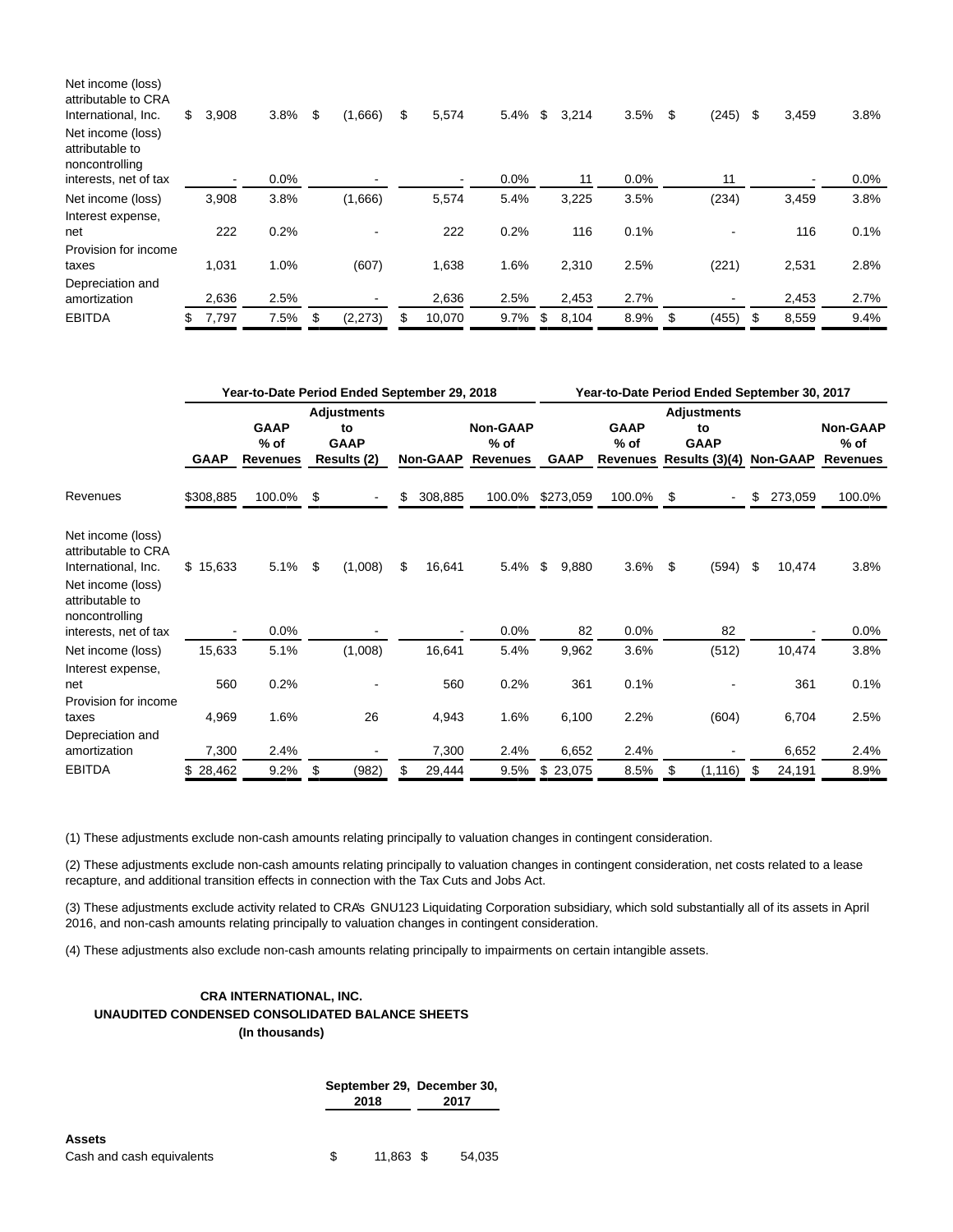| Accounts receivable and unbilled services, net | 131,573          |   | 113,333 |
|------------------------------------------------|------------------|---|---------|
| Other current assets                           | 17,247           |   | 16,913  |
| Total current assets                           | 160,683          |   | 184,281 |
| Property and equipment, net                    | 50,068           |   | 44,643  |
| Goodwill and intangible assets, net            | 96,751           |   | 98,208  |
| Other assets                                   | 47,145           |   | 34,625  |
| <b>Total assets</b>                            | \$<br>354,647 \$ |   | 361,757 |
| Liabilities and shareholders' equity           |                  |   |         |
| Accounts payable                               | \$<br>23,808 \$  |   | 18,473  |
| Accrued expenses                               | 81,898           |   | 94,573  |
| Borrowings on revolving line of credit         | 5,000            |   |         |
| Other current liabilities                      | 6,384            |   | 8,935   |
| <b>Total current liabilities</b>               | 117,090          |   | 121,981 |
| Non-current liabilities                        | 37,014           |   | 32,547  |
| <b>Total liabilities</b>                       | 154,104          |   | 154,528 |
| Total shareholders' equity                     | 200,543          |   | 207,229 |
| Total liabilities and shareholders' equity     | \$<br>354,647    | S | 361,757 |

# **CRA INTERNATIONAL, INC. UNAUDITED CONDENSED CONSOLIDATED STATEMENTS OF CASH FLOWS**

(In thousands)

| September 29,<br>September 30,<br>2018<br>2017<br>Operating activities:<br>\$<br>15,633<br>Net income<br>\$<br>9,962<br>Adjustments to reconcile net income to net cash provided by (used in) operating activities:<br>GNU gain on sale of business assets<br>(250)<br>15,094<br>Non-cash items, net<br>15,441<br>Accounts receivable and unbilled services<br>(19, 566)<br>(25, 713)<br>Working capital items, net<br>(19,902)<br>8,698<br>(8, 394)<br>Net cash provided by (used in) operating activities<br>7,791<br>Investing activities:<br>Cash consideration paid for acquisitions<br>(16, 163)<br>Purchases of property and equipment<br>(13, 379)<br>(5,366)<br>250<br>GNU cash proceeds from sale of business assets<br>(13, 379)<br>Net cash used in investing activities<br>(21, 279)<br>Financing activities:<br>1,387<br>2,950<br>Issuance of common stock, principally stock option exercises<br>Borrowings under revolving line of credit<br>30,161<br>11,500<br>Repayments under revolving line of credit<br>(11,500)<br>(24, 599)<br>Tax withholding payments reimbursed by restricted shares<br>(1,783)<br>(703)<br>Cash paid on dividend equivalents<br>(98)<br>(25)<br>(4, 168)<br>(3,529)<br>Cash dividend paid to shareholders<br>Repurchases of common stock<br>(20, 389)<br>(19, 528)<br>Distribution to noncontrolling interest<br>(41)<br>Net cash used in financing activities<br>(19,530)<br>(20, 835)<br>Effect of foreign exchange rates on cash and cash equivalents<br>(869)<br>1,692<br>Net decrease in cash and cash equivalents<br>(42, 172)<br>(32, 631)<br>Cash and cash equivalents at beginning of period<br>54,035<br>53,530 |  | Fiscal Year-to-Date Fiscal Year-to-Date |  |
|-----------------------------------------------------------------------------------------------------------------------------------------------------------------------------------------------------------------------------------------------------------------------------------------------------------------------------------------------------------------------------------------------------------------------------------------------------------------------------------------------------------------------------------------------------------------------------------------------------------------------------------------------------------------------------------------------------------------------------------------------------------------------------------------------------------------------------------------------------------------------------------------------------------------------------------------------------------------------------------------------------------------------------------------------------------------------------------------------------------------------------------------------------------------------------------------------------------------------------------------------------------------------------------------------------------------------------------------------------------------------------------------------------------------------------------------------------------------------------------------------------------------------------------------------------------------------------------------------------------------------------------------------------------------------|--|-----------------------------------------|--|
|                                                                                                                                                                                                                                                                                                                                                                                                                                                                                                                                                                                                                                                                                                                                                                                                                                                                                                                                                                                                                                                                                                                                                                                                                                                                                                                                                                                                                                                                                                                                                                                                                                                                       |  |                                         |  |
|                                                                                                                                                                                                                                                                                                                                                                                                                                                                                                                                                                                                                                                                                                                                                                                                                                                                                                                                                                                                                                                                                                                                                                                                                                                                                                                                                                                                                                                                                                                                                                                                                                                                       |  |                                         |  |
|                                                                                                                                                                                                                                                                                                                                                                                                                                                                                                                                                                                                                                                                                                                                                                                                                                                                                                                                                                                                                                                                                                                                                                                                                                                                                                                                                                                                                                                                                                                                                                                                                                                                       |  |                                         |  |
|                                                                                                                                                                                                                                                                                                                                                                                                                                                                                                                                                                                                                                                                                                                                                                                                                                                                                                                                                                                                                                                                                                                                                                                                                                                                                                                                                                                                                                                                                                                                                                                                                                                                       |  |                                         |  |
|                                                                                                                                                                                                                                                                                                                                                                                                                                                                                                                                                                                                                                                                                                                                                                                                                                                                                                                                                                                                                                                                                                                                                                                                                                                                                                                                                                                                                                                                                                                                                                                                                                                                       |  |                                         |  |
|                                                                                                                                                                                                                                                                                                                                                                                                                                                                                                                                                                                                                                                                                                                                                                                                                                                                                                                                                                                                                                                                                                                                                                                                                                                                                                                                                                                                                                                                                                                                                                                                                                                                       |  |                                         |  |
|                                                                                                                                                                                                                                                                                                                                                                                                                                                                                                                                                                                                                                                                                                                                                                                                                                                                                                                                                                                                                                                                                                                                                                                                                                                                                                                                                                                                                                                                                                                                                                                                                                                                       |  |                                         |  |
|                                                                                                                                                                                                                                                                                                                                                                                                                                                                                                                                                                                                                                                                                                                                                                                                                                                                                                                                                                                                                                                                                                                                                                                                                                                                                                                                                                                                                                                                                                                                                                                                                                                                       |  |                                         |  |
|                                                                                                                                                                                                                                                                                                                                                                                                                                                                                                                                                                                                                                                                                                                                                                                                                                                                                                                                                                                                                                                                                                                                                                                                                                                                                                                                                                                                                                                                                                                                                                                                                                                                       |  |                                         |  |
|                                                                                                                                                                                                                                                                                                                                                                                                                                                                                                                                                                                                                                                                                                                                                                                                                                                                                                                                                                                                                                                                                                                                                                                                                                                                                                                                                                                                                                                                                                                                                                                                                                                                       |  |                                         |  |
|                                                                                                                                                                                                                                                                                                                                                                                                                                                                                                                                                                                                                                                                                                                                                                                                                                                                                                                                                                                                                                                                                                                                                                                                                                                                                                                                                                                                                                                                                                                                                                                                                                                                       |  |                                         |  |
|                                                                                                                                                                                                                                                                                                                                                                                                                                                                                                                                                                                                                                                                                                                                                                                                                                                                                                                                                                                                                                                                                                                                                                                                                                                                                                                                                                                                                                                                                                                                                                                                                                                                       |  |                                         |  |
|                                                                                                                                                                                                                                                                                                                                                                                                                                                                                                                                                                                                                                                                                                                                                                                                                                                                                                                                                                                                                                                                                                                                                                                                                                                                                                                                                                                                                                                                                                                                                                                                                                                                       |  |                                         |  |
|                                                                                                                                                                                                                                                                                                                                                                                                                                                                                                                                                                                                                                                                                                                                                                                                                                                                                                                                                                                                                                                                                                                                                                                                                                                                                                                                                                                                                                                                                                                                                                                                                                                                       |  |                                         |  |
|                                                                                                                                                                                                                                                                                                                                                                                                                                                                                                                                                                                                                                                                                                                                                                                                                                                                                                                                                                                                                                                                                                                                                                                                                                                                                                                                                                                                                                                                                                                                                                                                                                                                       |  |                                         |  |
|                                                                                                                                                                                                                                                                                                                                                                                                                                                                                                                                                                                                                                                                                                                                                                                                                                                                                                                                                                                                                                                                                                                                                                                                                                                                                                                                                                                                                                                                                                                                                                                                                                                                       |  |                                         |  |
|                                                                                                                                                                                                                                                                                                                                                                                                                                                                                                                                                                                                                                                                                                                                                                                                                                                                                                                                                                                                                                                                                                                                                                                                                                                                                                                                                                                                                                                                                                                                                                                                                                                                       |  |                                         |  |
|                                                                                                                                                                                                                                                                                                                                                                                                                                                                                                                                                                                                                                                                                                                                                                                                                                                                                                                                                                                                                                                                                                                                                                                                                                                                                                                                                                                                                                                                                                                                                                                                                                                                       |  |                                         |  |
|                                                                                                                                                                                                                                                                                                                                                                                                                                                                                                                                                                                                                                                                                                                                                                                                                                                                                                                                                                                                                                                                                                                                                                                                                                                                                                                                                                                                                                                                                                                                                                                                                                                                       |  |                                         |  |
|                                                                                                                                                                                                                                                                                                                                                                                                                                                                                                                                                                                                                                                                                                                                                                                                                                                                                                                                                                                                                                                                                                                                                                                                                                                                                                                                                                                                                                                                                                                                                                                                                                                                       |  |                                         |  |
|                                                                                                                                                                                                                                                                                                                                                                                                                                                                                                                                                                                                                                                                                                                                                                                                                                                                                                                                                                                                                                                                                                                                                                                                                                                                                                                                                                                                                                                                                                                                                                                                                                                                       |  |                                         |  |
|                                                                                                                                                                                                                                                                                                                                                                                                                                                                                                                                                                                                                                                                                                                                                                                                                                                                                                                                                                                                                                                                                                                                                                                                                                                                                                                                                                                                                                                                                                                                                                                                                                                                       |  |                                         |  |
|                                                                                                                                                                                                                                                                                                                                                                                                                                                                                                                                                                                                                                                                                                                                                                                                                                                                                                                                                                                                                                                                                                                                                                                                                                                                                                                                                                                                                                                                                                                                                                                                                                                                       |  |                                         |  |
|                                                                                                                                                                                                                                                                                                                                                                                                                                                                                                                                                                                                                                                                                                                                                                                                                                                                                                                                                                                                                                                                                                                                                                                                                                                                                                                                                                                                                                                                                                                                                                                                                                                                       |  |                                         |  |
|                                                                                                                                                                                                                                                                                                                                                                                                                                                                                                                                                                                                                                                                                                                                                                                                                                                                                                                                                                                                                                                                                                                                                                                                                                                                                                                                                                                                                                                                                                                                                                                                                                                                       |  |                                         |  |
|                                                                                                                                                                                                                                                                                                                                                                                                                                                                                                                                                                                                                                                                                                                                                                                                                                                                                                                                                                                                                                                                                                                                                                                                                                                                                                                                                                                                                                                                                                                                                                                                                                                                       |  |                                         |  |
|                                                                                                                                                                                                                                                                                                                                                                                                                                                                                                                                                                                                                                                                                                                                                                                                                                                                                                                                                                                                                                                                                                                                                                                                                                                                                                                                                                                                                                                                                                                                                                                                                                                                       |  |                                         |  |